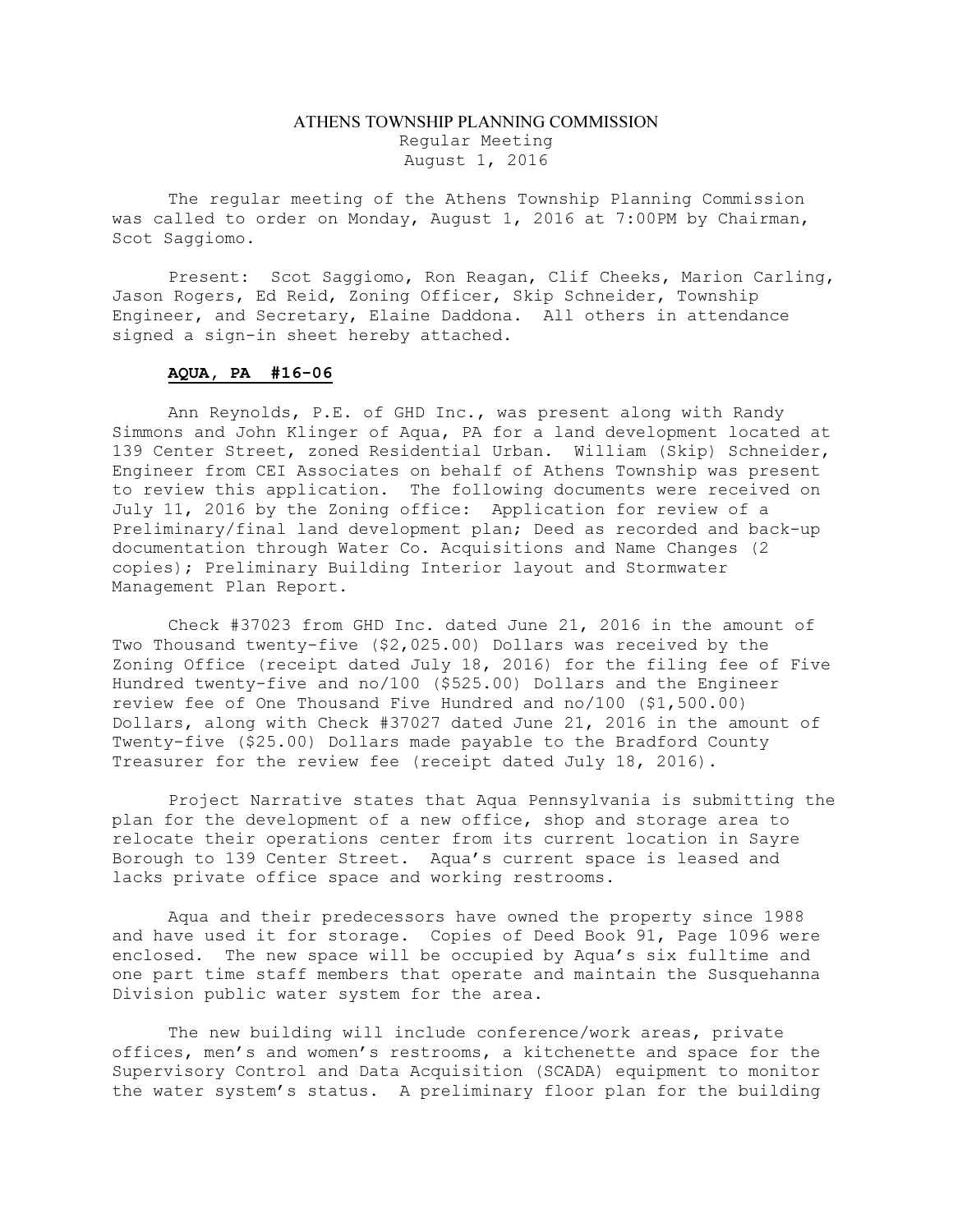Page 2

interior was enclosed. The shop/garage will be used to park company vehicles and perform repairs and maintenance.

 A fenced storage area will continue to be used to keep on hand pipe, fittings and items necessary to make repairs to the water system. Small stockpiles of aggregates and other restoration materials will continue to be kept onsite for off hour emergencies that require excavation and backfill.

 Survey plan prepared by Ann Kyper Reynolds of GHD Inc. for Aqua Pennsylvania Inc./Susquehanna Division Operations Center dated July 8, 2016 and received on July 11, 2016 along with Zoning Variance Application of May 4, 2016 was submitted for approval.

 Skip Schneider, PE of CEI Associates was present to review his comments in letter dated August 1, 2016, a copy of which is hereto attached and made reference to, with the Planning Commission.

 Motion by Ron Reagan to review for Preliminary Plan approval, second by Clif Cheeks, and motion unanimously carried. A checklist was completed and the following deficiencies were noted:

 Refer to the comments of Skip Schneider, hereto attached, and requires resolution of the following: #3, #5 of the Zoning Ordinance comments; #6, #7, #9, #10, #11, #12, #15, #16, #18, #19, #20, #21 of the Subdivision and Land Development Ordinance comments; and needs to address the General Comments regarding the trench drain in the garage area. Also, needs to re-label the Plan to state Preliminary Plan Land Development only.

 Motion by Ron Reagan, second by Marion Carling to recommend Preliminary Plan approval to the Supervisors at their meeting to be held on August 31, 2016 at 7:00PM contingent upon resolution of the deficiencies, and motion unanimously carried.

## LEGACY MOTORS #16-07

 Dave Young, P.E. of JHA Companies was present for and on behalf of Patrick E. Grimes, PLS along with the applicants, Thomas and Kristin Shores, for a Final Plan land development for an automotive sales facility located at 2202 Elmira Street(SR 1069), zoned Commercial. William (Skip) Schneider of CEI Engineering was present also as the review Engineer for Athens Township. The following documents were received by the Zoning Office on July 11, 2016: Letter of Transmittal dated July 11, 2016 with Application for review of Final Land Development; Project Narrative (dated April 11, 2016); Project Site Deed (dated May 9, 2016) and Power of Attorney.